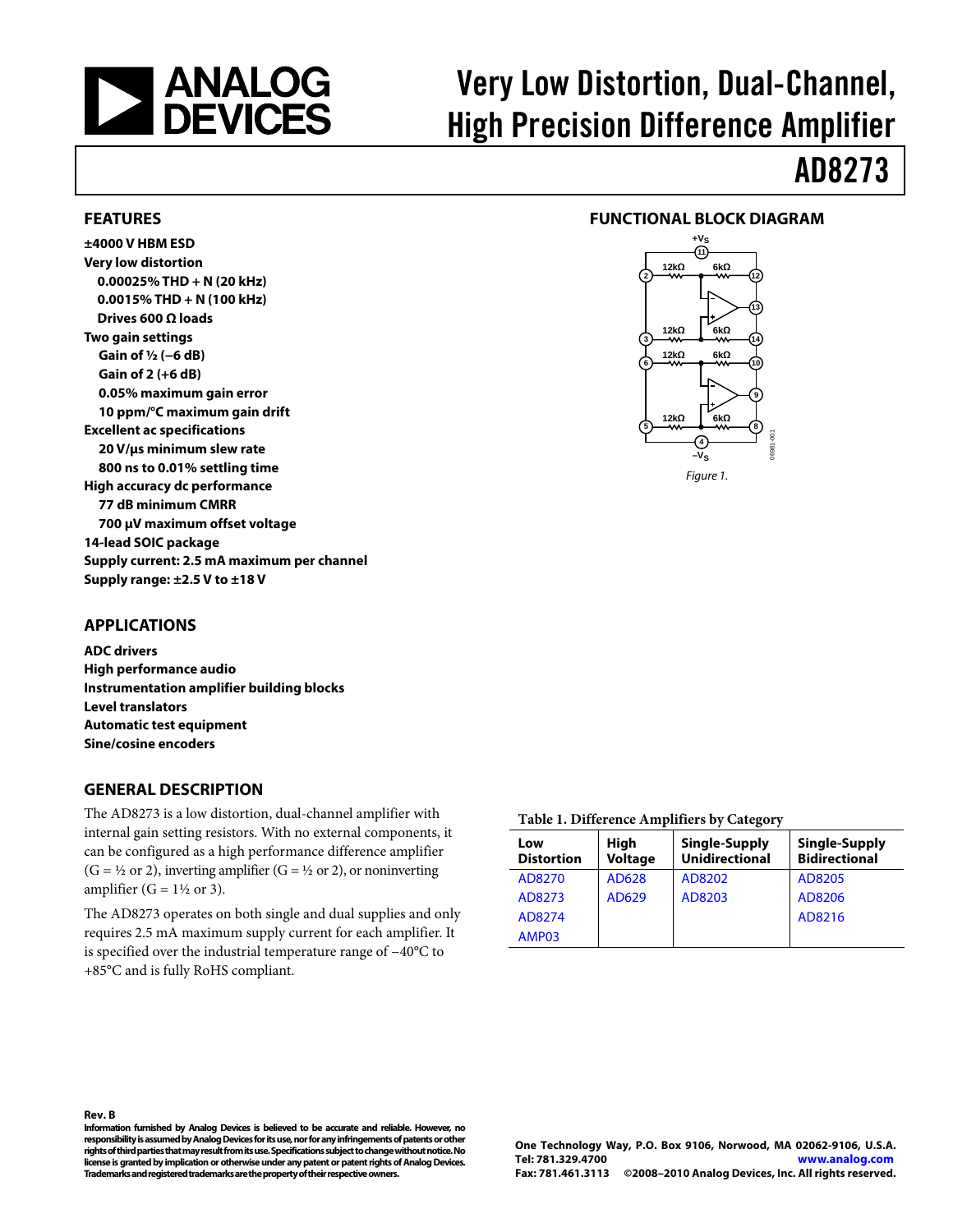# <span id="page-1-0"></span>TABLE OF CONTENTS

### **REVISION HISTORY**

### **1/09—Rev. 0 to Rev. A**

| Changes to Product Title, Features Section, and Applications |  |
|--------------------------------------------------------------|--|
|                                                              |  |
| Added Human Body Model (HBM) ESD Rating Parameter,           |  |
|                                                              |  |
|                                                              |  |
|                                                              |  |
|                                                              |  |
| Deleted Figure 31; Renumbered Sequentially  10               |  |
| Added Figure 31 to Figure 33; Renumbered Sequentially  10    |  |
|                                                              |  |

### **1/08—Revision 0: Initial Version**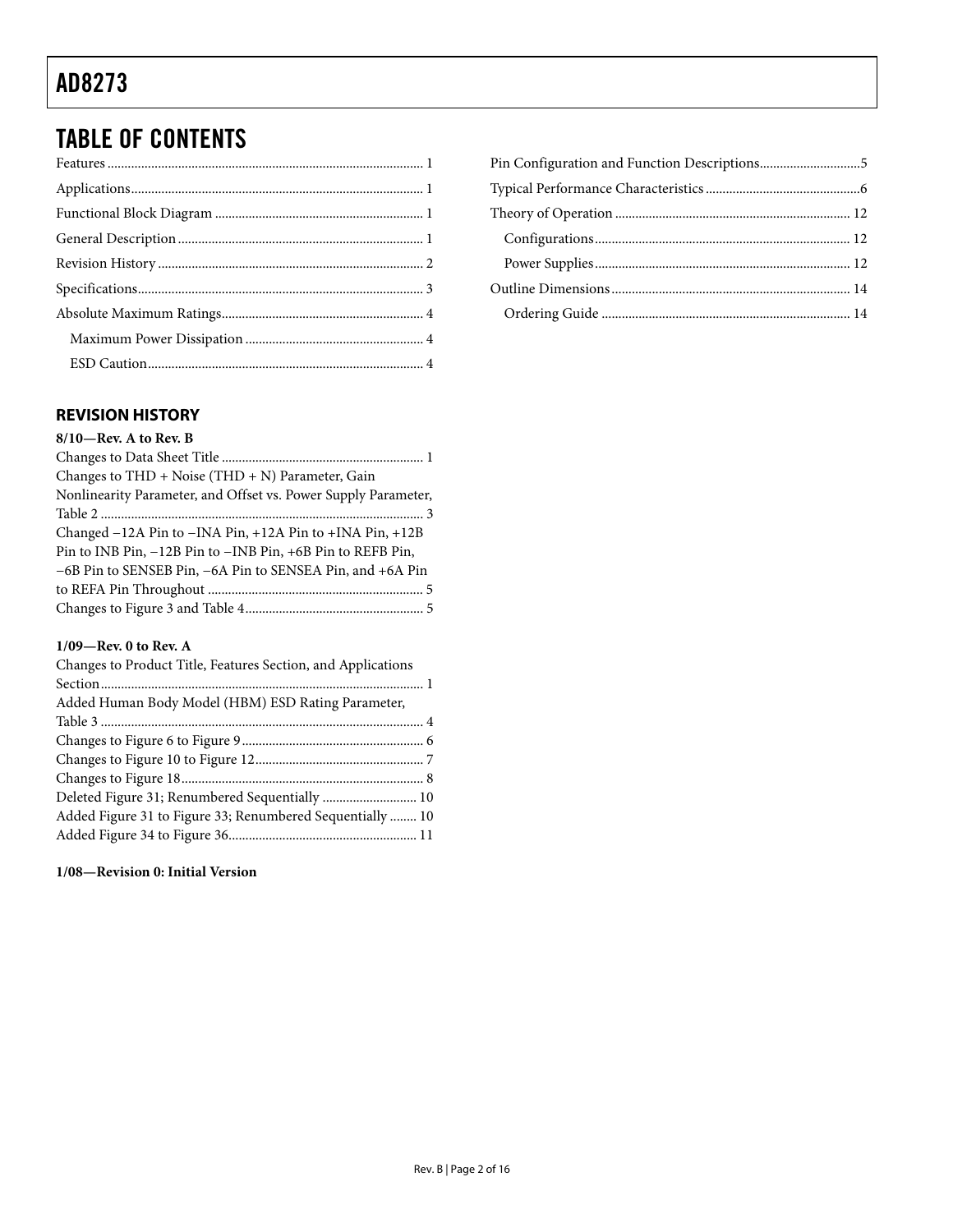### <span id="page-2-0"></span>SPECIFICATIONS

 $V_S = \pm 15$  V,  $V_{REF} = 0$  V,  $T_A = 25$ °C,  $G = \frac{1}{2}$ ,  $R_L = 2$  k $\Omega$ , unless otherwise noted.

#### **Table 2.**

| <b>Parameter</b>                          | <b>Conditions</b>                                                     | Min          | <b>Typ</b>     | <b>Max</b>    | <b>Unit</b>    |
|-------------------------------------------|-----------------------------------------------------------------------|--------------|----------------|---------------|----------------|
| <b>DYNAMIC PERFORMANCE</b>                |                                                                       |              |                |               |                |
| <b>Bandwidth</b>                          |                                                                       |              | 20             |               | <b>MHz</b>     |
| Slew Rate                                 |                                                                       | 20           |                |               | $V/\mu s$      |
| Settling Time to 0.1%                     | 10 V step on output, $C_L = 100$ pF                                   |              | 670            | 750           | ns             |
| Settling Time to 0.01%                    | 10 V step on output, $C_L = 100$ pF                                   |              | 750            | 800           | ns             |
| <b>Channel Separation</b>                 | $f = 1$ kHz                                                           |              | 130            |               | dB             |
| NOISE/DISTORTION <sup>1</sup>             |                                                                       |              |                |               |                |
| THD + Noise (THD + N)                     | $f = 1$ kHz, V <sub>OUT</sub> = 10 V p-p, 600 Ω load                  |              | 0.00025        |               | $\%$           |
| Noise Floor, RTO <sup>2</sup>             | 20 kHz BW                                                             |              | $-106$         |               | dBu            |
| Output Voltage Noise (Referred to Output) | $f = 20$ Hz to 20 kHz                                                 |              | 3.5            |               | µV rms         |
|                                           | $f = 1$ kHz                                                           |              | 26             |               | $nV/\sqrt{Hz}$ |
| <b>GAIN</b>                               |                                                                       |              |                |               |                |
| <b>Gain Error</b>                         |                                                                       |              |                | 0.05          | $\%$           |
| <b>Gain Drift</b>                         | $-40^{\circ}$ C to $+85^{\circ}$ C                                    |              | $\overline{2}$ | 10            | ppm/°C         |
| <b>Gain Nonlinearity</b>                  | $V_{\text{OUT}} = 10 V p-p$ , 600 $\Omega$ load                       |              | $\overline{2}$ |               | ppm            |
| <b>INPUT CHARACTERISTICS</b>              |                                                                       |              |                |               |                |
| Offset $3$                                | Referred to output                                                    |              | 100            | 700           | μV             |
| vs. Temperature                           | $-40^{\circ}$ C to $+85^{\circ}$ C                                    |              | 3              |               | µV/°C          |
| vs. Power Supply                          | $V_s = \pm 2.5 V$ to $\pm 18 V$                                       |              | $\overline{2}$ | 5             | $\mu V/V$      |
| Common-Mode Rejection Ratio               | $V_{CM} = \pm 40 V$ , R <sub>s</sub> = 0 $\Omega$ , referred to input | 77           | 86             |               | dB             |
| Input Voltage Range <sup>4</sup>          |                                                                       | $-3Vs + 4.5$ |                | $+3V_5 - 4.5$ | V              |
| Impedance <sup>5</sup>                    |                                                                       |              |                |               |                |
| Differential                              | $V_{CM} = 0 V$                                                        |              | 36             |               | kΩ             |
| Common Mode <sup>6</sup>                  |                                                                       |              | 9              |               | $k\Omega$      |
| <b>OUTPUT CHARACTERISTICS</b>             |                                                                       |              |                |               |                |
| <b>Output Swing</b>                       |                                                                       | $-V_s + 1.5$ |                | $+V_5 - 1.5$  | V              |
| <b>Short-Circuit Current Limit</b>        | Sourcing                                                              |              | 100            |               | mA             |
|                                           | Sinking                                                               |              | 60             |               | mA             |
| Capacitive Load Drive                     | $G = \frac{1}{2}$                                                     |              | 200            |               | pF             |
|                                           | $G = 2$                                                               |              | 1200           |               | pF             |
| POWER SUPPLY                              |                                                                       |              |                |               |                |
| <b>Supply Current (per Amplifier)</b>     |                                                                       |              |                | 2.5           | mA             |
| <b>TEMPERATURE RANGE</b>                  |                                                                       |              |                |               |                |
| Specified Performance                     |                                                                       | $-40$        |                | $+85$         | $^{\circ}$ C   |

<sup>1</sup> Includes amplifier voltage and current noise, as well as noise of internal resistors.<br><sup>2</sup> dBu – 20 log (V rms/0 7746)

 $^{2}$  dBu = 20 log (V rms/0.7746).

<sup>5</sup> Internal resistors are trimmed to be ratio matched but have ±20% absolute accuracy.<br><sup>6</sup> Common mode is calculated looking into both inputs. Common-mode impedance lo

Common mode is calculated looking into both inputs. Common-mode impedance looking into only one input is 18 kΩ.

<sup>&</sup>lt;sup>3</sup> Includes input bias and offset current errors.<br><sup>4</sup> May also be limited by absolute maximum input voltage or by the output swing. See the Absolute Maximum Ratings section and Figure 9 through Figure 12 [f](#page-6-0)or details.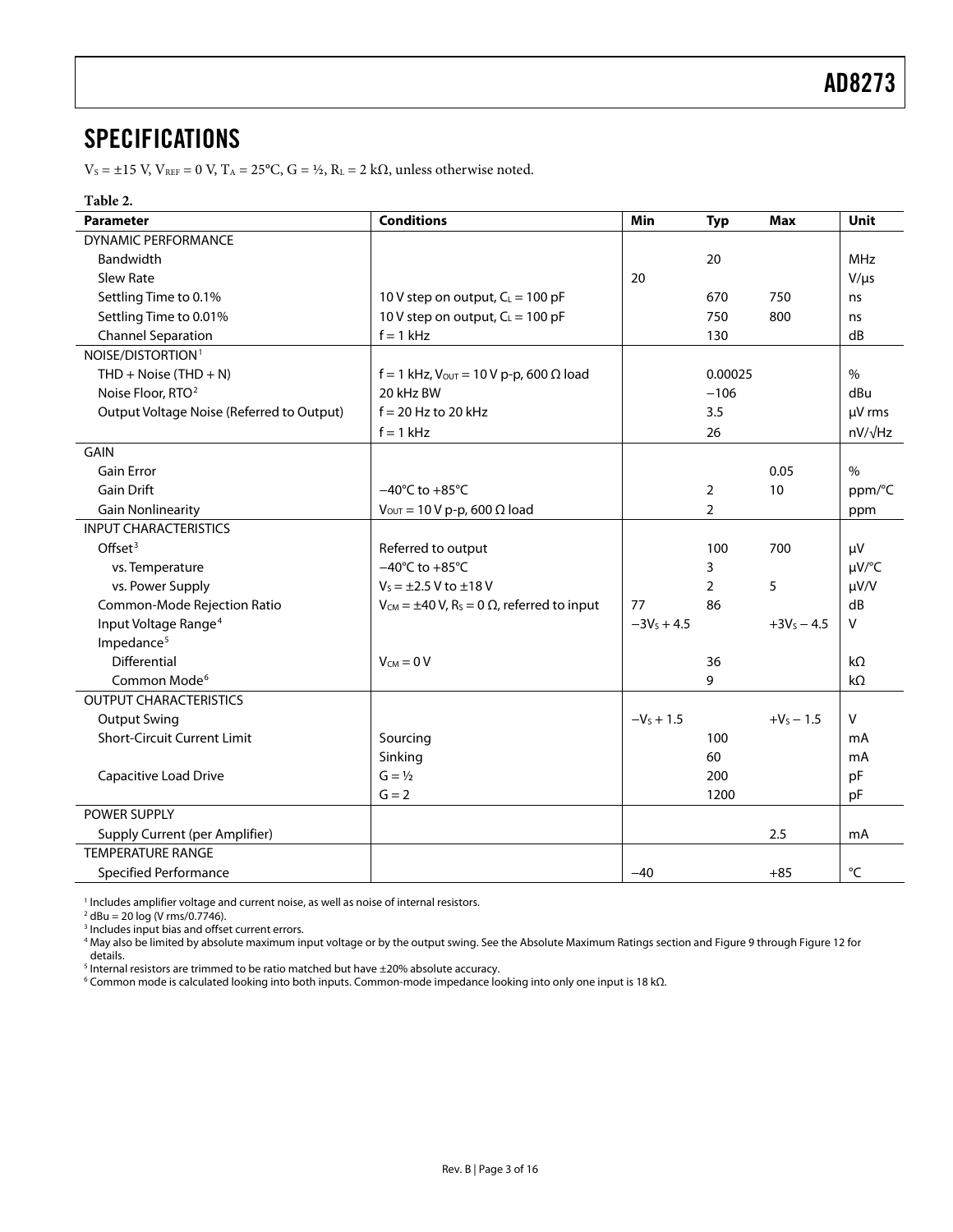### <span id="page-3-1"></span><span id="page-3-0"></span>ABSOLUTE MAXIMUM RATINGS

#### **Table 3.**

| Parameter                                      | Rating                              |
|------------------------------------------------|-------------------------------------|
| <b>Supply Voltage</b>                          | ±18V                                |
| <b>Output Short-Circuit Current</b>            | Observe<br>derating curve           |
| Voltage at Any Input Pin                       | 40 V                                |
| Differential Input Voltage                     | 40 V                                |
| Current into Any Input Pin                     | 3 mA                                |
| Human Body Model (HBM) ESD Rating              | ±4000V                              |
| Storage Temperature Range                      | $-65^{\circ}$ C to $+130^{\circ}$ C |
| Specified Temperature Range                    | $-40^{\circ}$ C to $+85^{\circ}$ C  |
| <b>Thermal Resistance</b>                      |                                     |
| $\theta_{JA}$                                  | $105^{\circ}$ C/W                   |
| $\theta$ ıc                                    | $36^{\circ}$ C/W                    |
| Package Glass Transition Temperature ( $T_G$ ) | $150^{\circ}$ C                     |

<span id="page-3-2"></span>Stresses above those listed under Absolute Maximum Ratings may cause permanent damage to the device. This is a stress rating only; functional operation of the device at these or any other conditions above those indicated in the operational section of this specification is not implied. Exposure to absolute maximum rating conditions for extended periods may affect device reliability.

#### **MAXIMUM POWER DISSIPATION**

The maximum safe power dissipation for the AD8273 is limited by the associated rise in junction temperature  $(T_J)$  on the die. At approximately 150°C, which is the glass transition temperature, the plastic changes its properties. Even temporarily exceeding this temperature limit may change the stresses that the package exerts on the die, permanently shifting the parametric performance of the amplifiers. Exceeding a temperature of 150°C for an extended period can result in a loss of functionality.

The AD8273 has built-in, short-circuit protection that limits the output current to approximately 100 mA (see [Figure 2](#page-3-2) for more information). While the short-circuit condition itself does not damage the part, the heat generated by the condition can cause the part to exceed its maximum junction temperature, with corresponding negative effects on reliability.



Figure 2. Maximum Power Dissipation vs. Ambient Temperature

#### **ESD CAUTION**



ESD (electrostatic discharge) sensitive device. Charged devices and circuit boards can discharge without detection. Although this product features patented or proprietary protection circuitry, damage may occur on devices subjected to high energy ESD. Therefore, proper ESD precautions should be taken to avoid performance degradation or loss of functionality.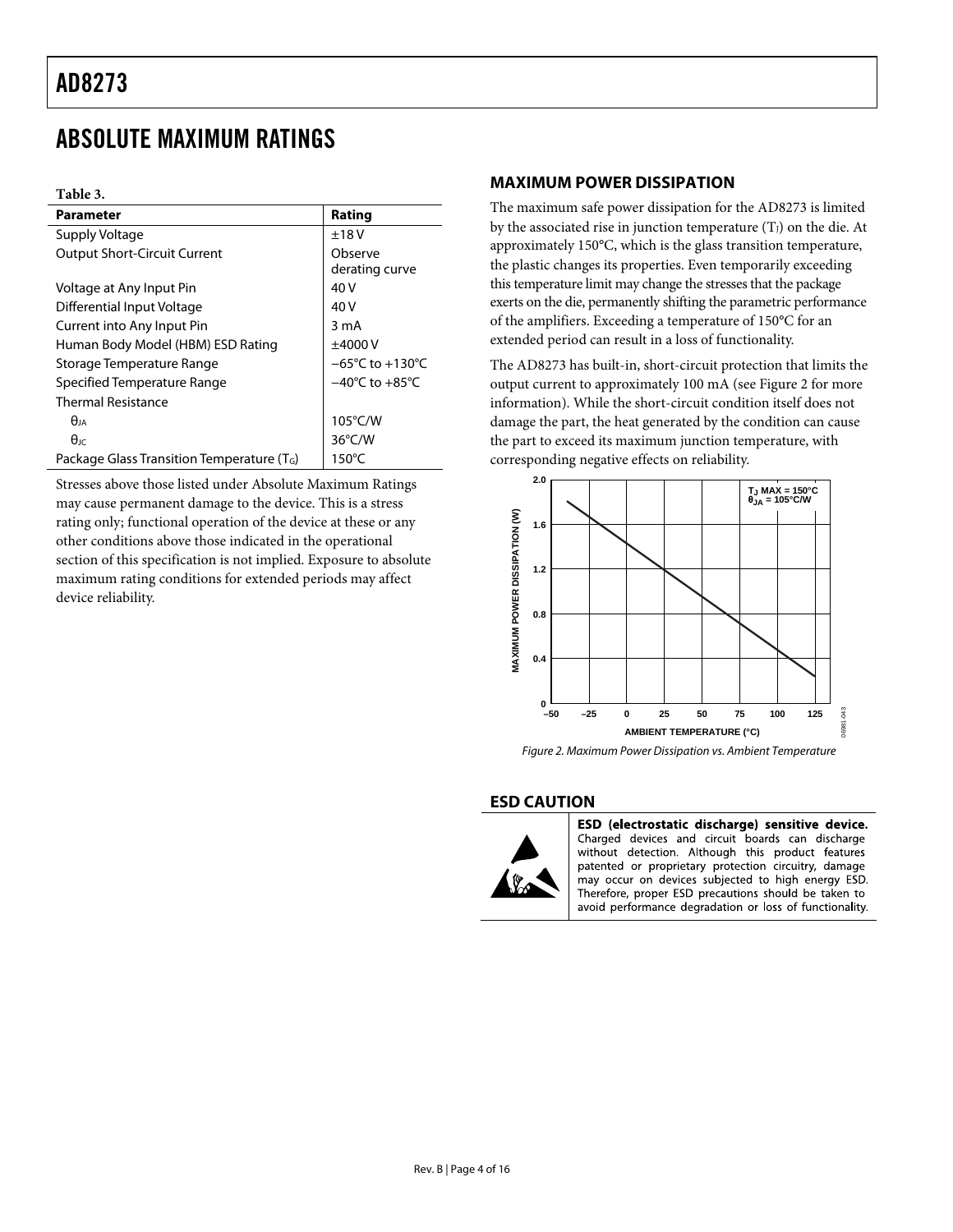## <span id="page-4-0"></span>PIN CONFIGURATION AND FUNCTION DESCRIPTIONS



#### **Table 4. Pin Function Descriptions**

| Pin No. | <b>Mnemonic</b> | <b>Description</b>                                                        |
|---------|-----------------|---------------------------------------------------------------------------|
| 1, 7    | NC.             | No Connect.                                                               |
|         | $-INA$          | The 12 k $\Omega$ resistor connects to the negative terminal of Op Amp A. |
|         | $+IMA$          | The 12 $k\Omega$ resistor connects to the positive terminal of Op Amp A.  |
|         | $-Vs$           | Negative Supply.                                                          |
|         | $+INB$          | The 12 k $\Omega$ resistor connects to the positive terminal of Op Amp B. |
| ь       | $-INB$          | The 12 $k\Omega$ resistor connects to the negative terminal of Op Amp B.  |
| 8       | <b>REFB</b>     | The 6 $k\Omega$ resistor connects to the positive terminal of Op Amp B.   |
| 9       | <b>OUTB</b>     | Op Amp B Output.                                                          |
| 10      | <b>SENSEB</b>   | The 6 $k\Omega$ resistor connects to the negative terminal of Op Amp B.   |
| 11      | $+VS$           | Positive Supply.                                                          |
| 12      | <b>SENSEA</b>   | The 6 $k\Omega$ resistor connects to the negative terminal of Op Amp A.   |
| 13      | <b>OUTA</b>     | Op Amp A Output.                                                          |
| 14      | <b>REFA</b>     | The 6 $k\Omega$ resistor connects to the positive terminal of Op Amp A.   |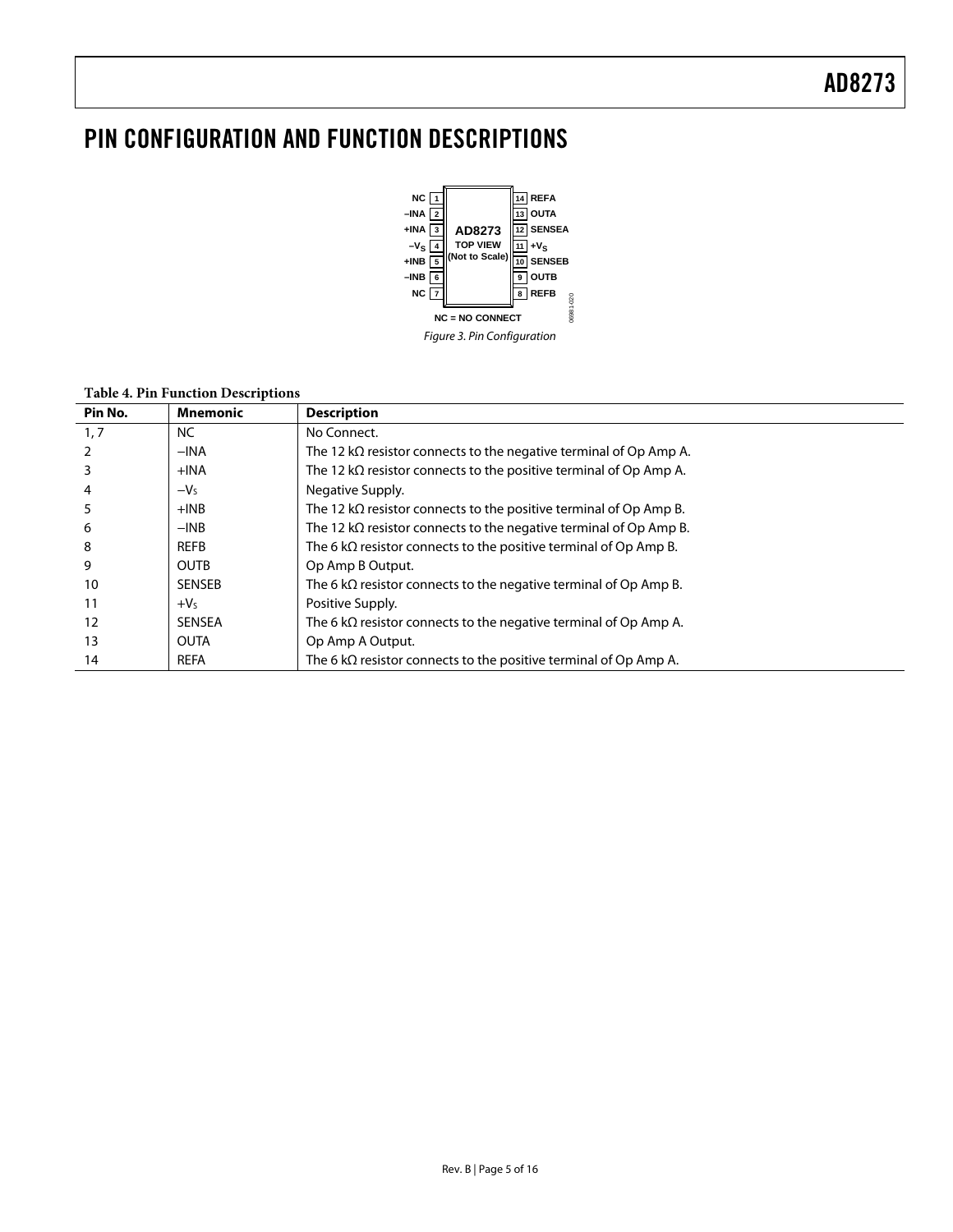### <span id="page-5-1"></span><span id="page-5-0"></span>TYPICAL PERFORMANCE CHARACTERISTICS

 $V_s = \pm 15$  V, T<sub>A</sub> = 25°C, G = ½, difference amplifier configuration, unless otherwise noted.







Figure 5. Typical Distribution of CMRR,  $G = \frac{1}{2}$ , Referred to Input



Figure 6. CMRR vs. Temperature, Normalized at 25°C



Figure 7. System Offset vs. Temperature, Normalized at 25°C, Referred to Output







Figure 9. Input Common-Mode Voltage vs. Output Voltage, Gain =  $1/2$ , ±15 V Supplies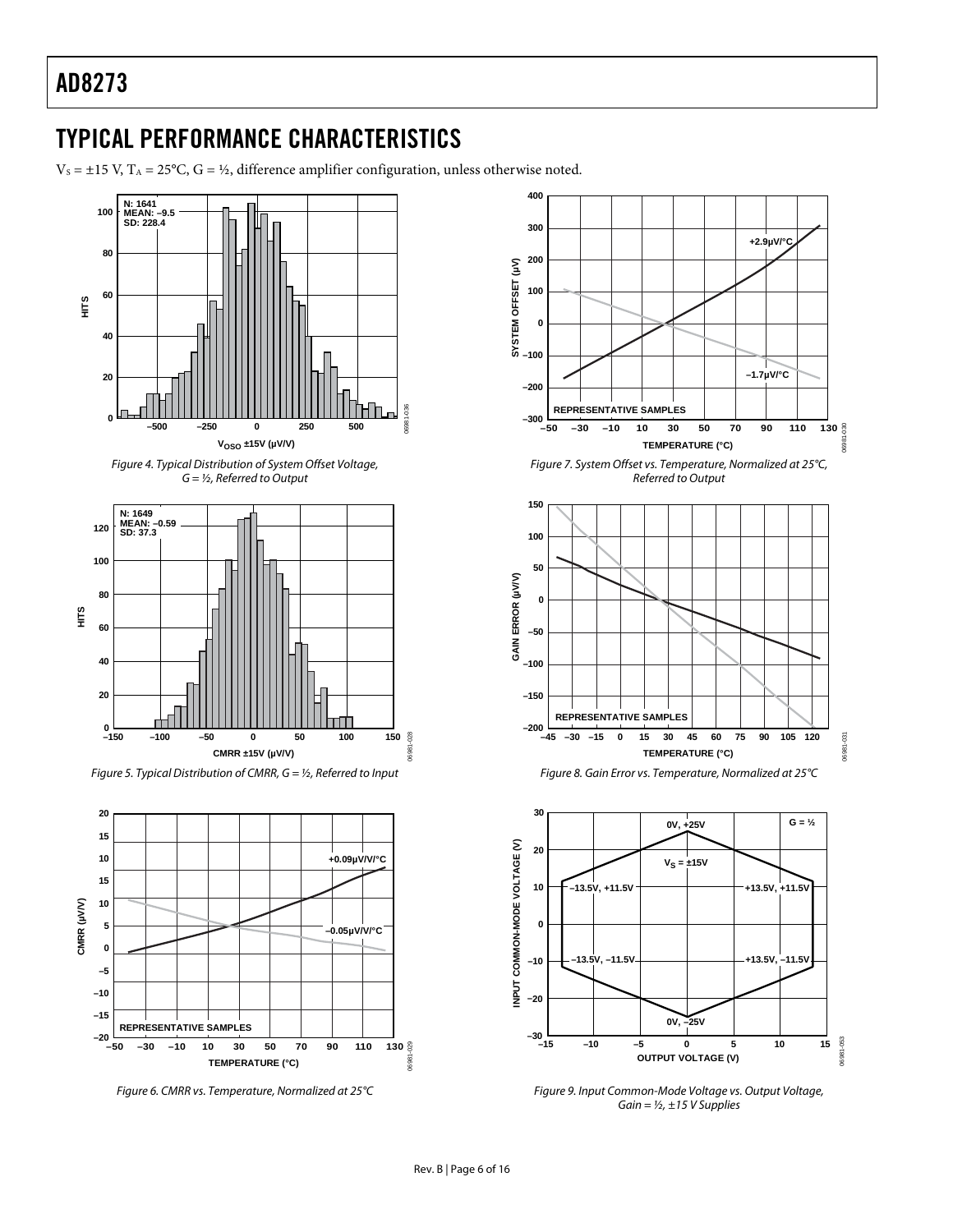<span id="page-6-0"></span>

Figure 10. Input Common-Mode Voltage vs. Output Voltage, Gain =  $\frac{1}{2}$ , ±5 V and ±2.5 V Supplies



Figure 11. Input Common-Mode Voltage vs. Output Voltage, Gain =  $2, \pm 15$  V Supplies



Figure 12. Input Common-Mode Voltage vs. Output Voltage, Gain =  $2, \pm 5$  V and  $\pm 2.5$  V Supplies



Figure 13. Power Supply Rejection vs. Frequency,  $G = \frac{1}{2}$ , Referred to Output



Figure 14. Maximum Output Voltage vs. Frequency



Figure 15. Gain vs. Frequency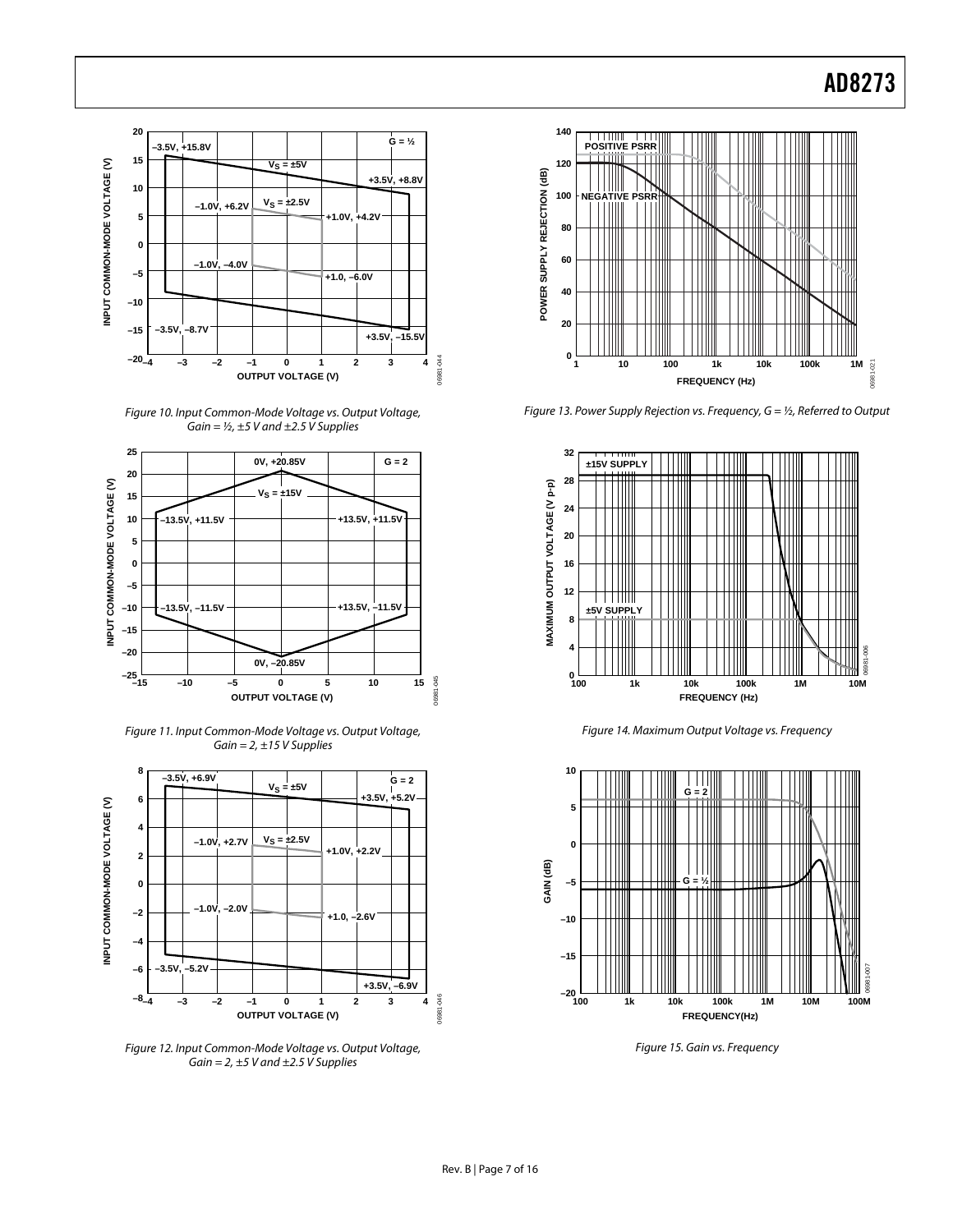









Figure 18. Output Voltage Swing vs.  $R_{LOAD}$ ,  $V_S = \pm 15$  V









Figure 21. Small Signal Step Response, Gain =  $1/2$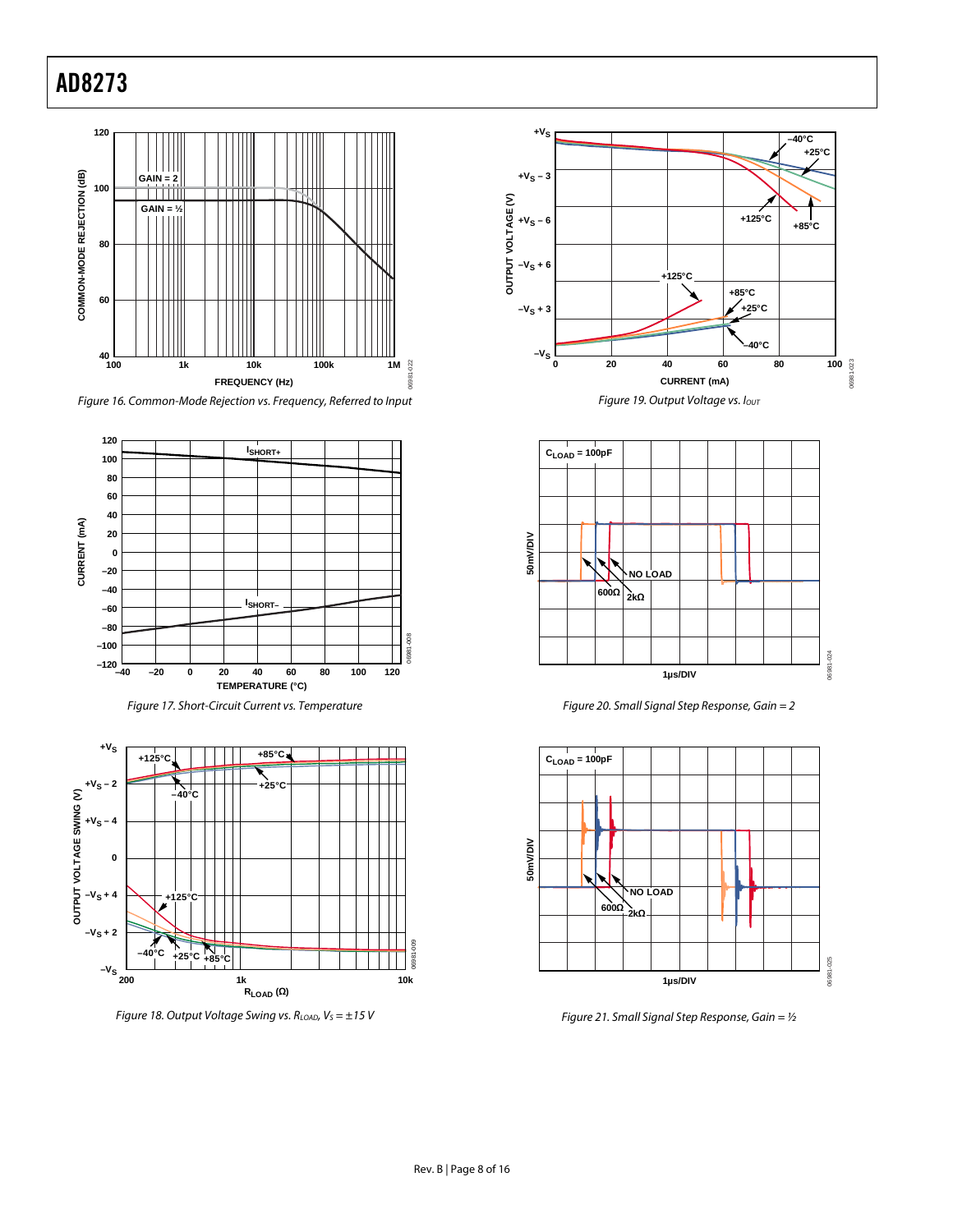

Figure 22. Small Signal Pulse Response with 500 pF Capacitor Load, Gain = 2



Figure 23. Small Signal Pulse Response for 100 pF Capacitive Load,  $Gain =$ 



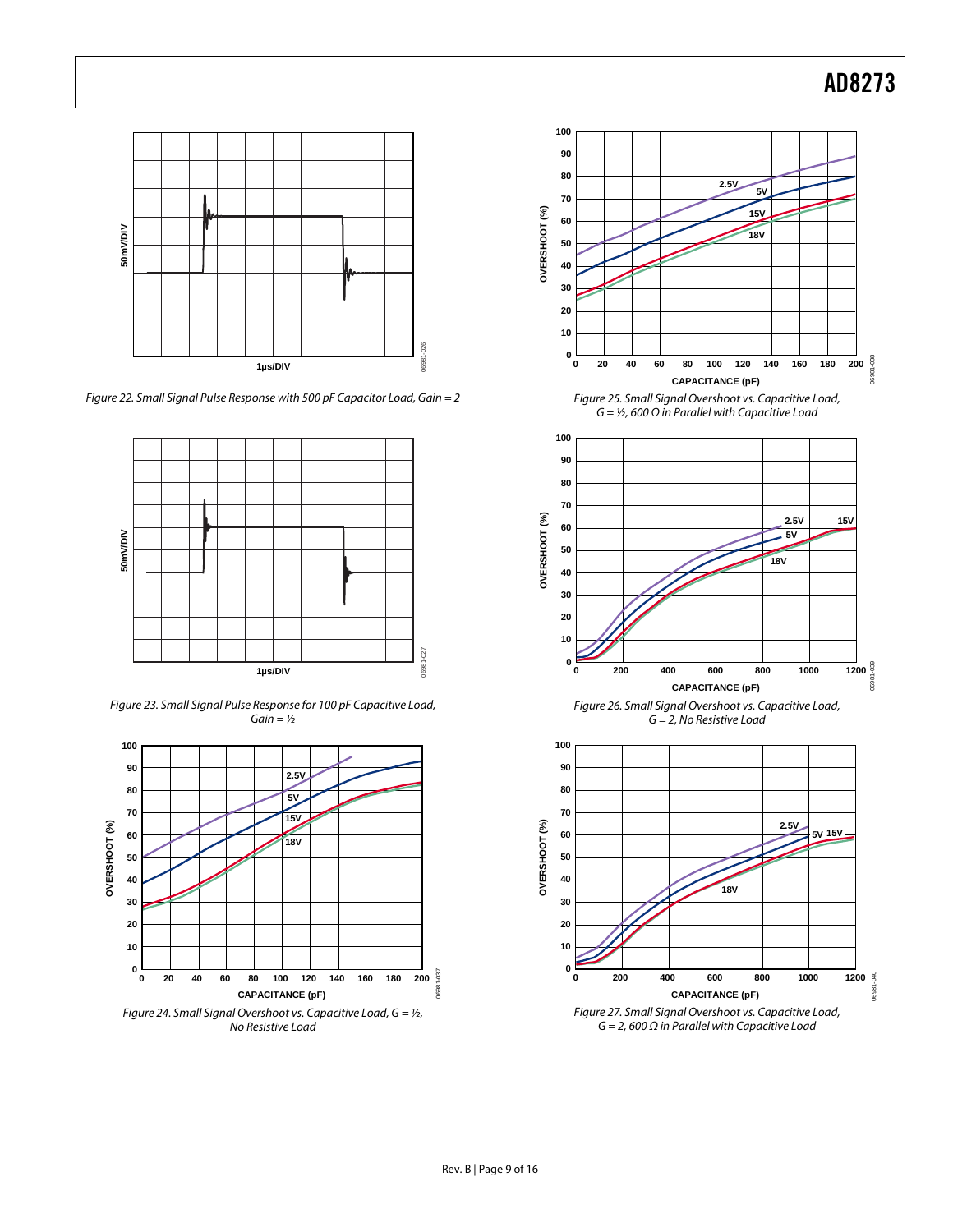

Figure 28. Large Signal Pulse Response, Gain =  $1/2$ 



Figure 29. Large Signal Pulse Response, Gain = 2







Figure 31. THD + N vs. Frequency, Filter = 22 kHz







Figure 33. THD + N vs. Output Amplitude,  $G = \frac{1}{2}$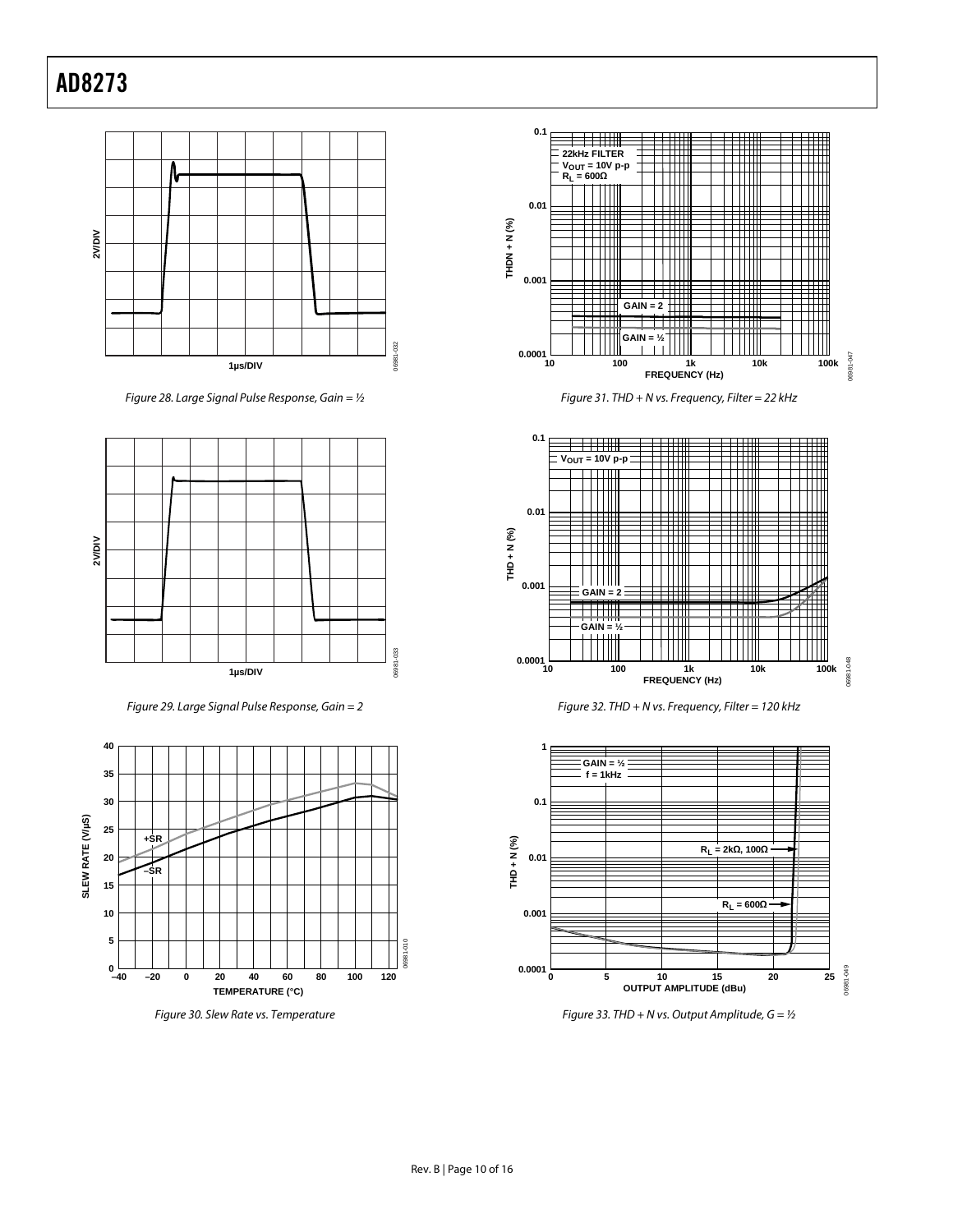

Figure 34. THD + N vs. Output Amplitude,  $G = 2$ 



Figure 35. Harmonic Distortion Products vs. Frequency,  $G = \frac{1}{2}$ 



Figure 36. Harmonic Distortion Products vs. Frequency, G = 2



Figure 37. Voltage Noise Density vs. Frequency, Referred to Output



Figure 38. 0.1 Hz to 10 Hz Voltage Noise, RTO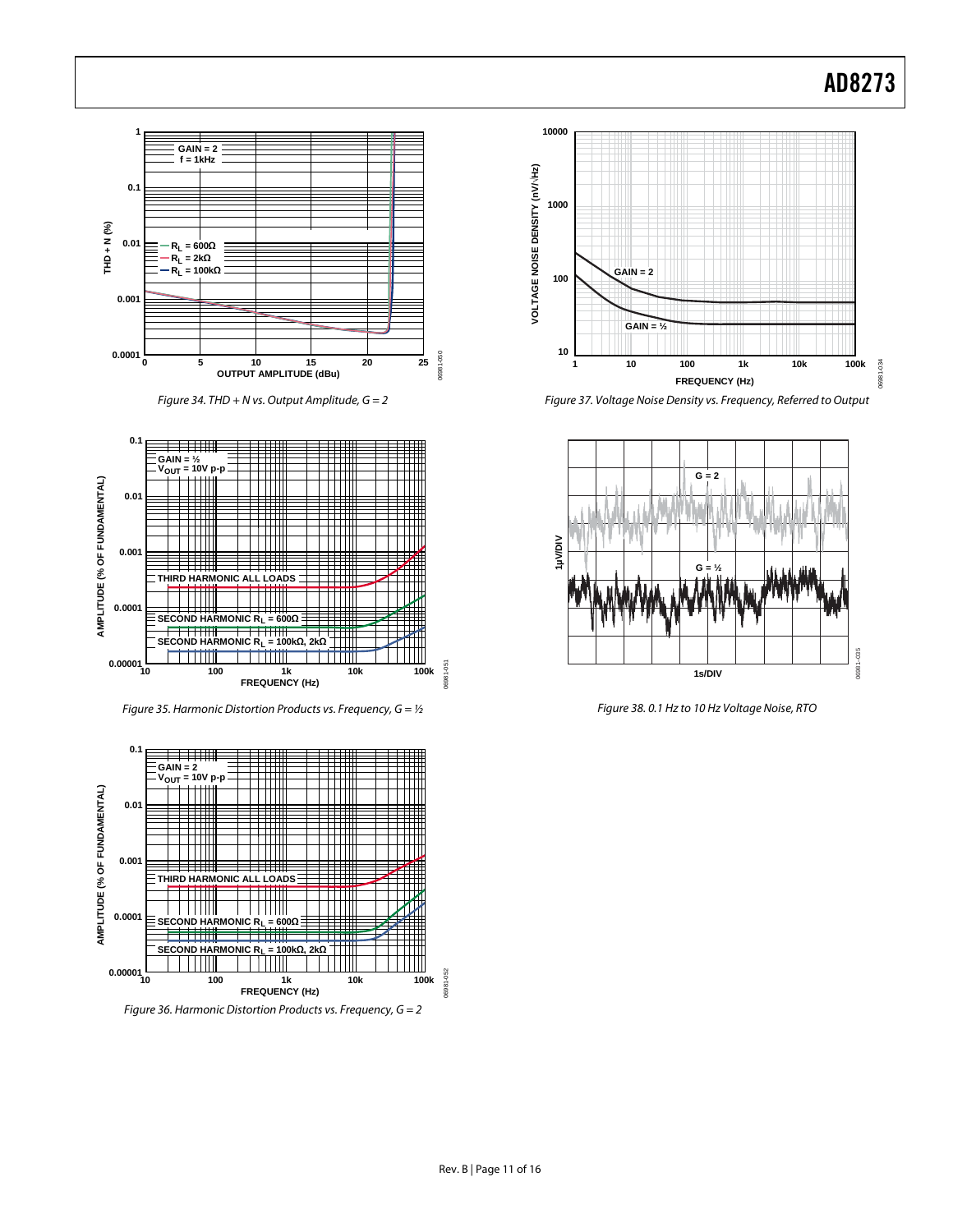### <span id="page-11-0"></span>THEORY OF OPERATION

The AD8273 has two channels, each consisting of a high precision, low distortion op amp and four trimmed resistors. Although such a circuit can be built discretely, placing the resistors on the chip offers advantages to board designers that include better dc specifications, better ac specification, and lower production costs.

The resistors on the AD8273 are laser trimmed and tightly matched. Specifications that depend on the resistor matching, such as gain drift, common-mode rejection, and gain accuracy, are better than can be achieved with standard discrete resistors.

The positive and negative input terminals of the AD8273 op amp are not pinned out intentionally. Keeping these nodes internal means their capacitance is considerably lower than it would be in discrete designs. Lower capacitance at these nodes means better loop stability and improved common-mode rejection vs. frequency.

The internal resistors of the AD8273 lower production costs. One part rather than several is placed on the board, which improves both board build time and reliability.

### **CONFIGURATIONS**

The AD8273 can be configured in several different ways; see [Figure 39](#page-11-1) to [Figure 46](#page-12-0). Because these configurations rely on the internal, matched resistors, these configurations have excellent gain accuracy and gain drift.

### **POWER SUPPLIES**

Use a stable dc voltage to power the AD8273. Noise on the supply pins can adversely affect performance. Place a bypass capacitor of 0.1 μF between each supply pin and ground, as close to each pin as possible. Also, use a tantalum capacitor of 10 μF between each supply and ground. It can be farther away from the AD8273 and typically can be shared by other precision integrated circuits.

The AD8273 is specified at  $\pm$ 15 V, but it can be used with unbalanced supplies as well, for example,  $-V<sub>S</sub> = 0$  V,  $+V<sub>S</sub> = 20$  V. The difference between the two supplies must be kept below 36 V.

<span id="page-11-1"></span>

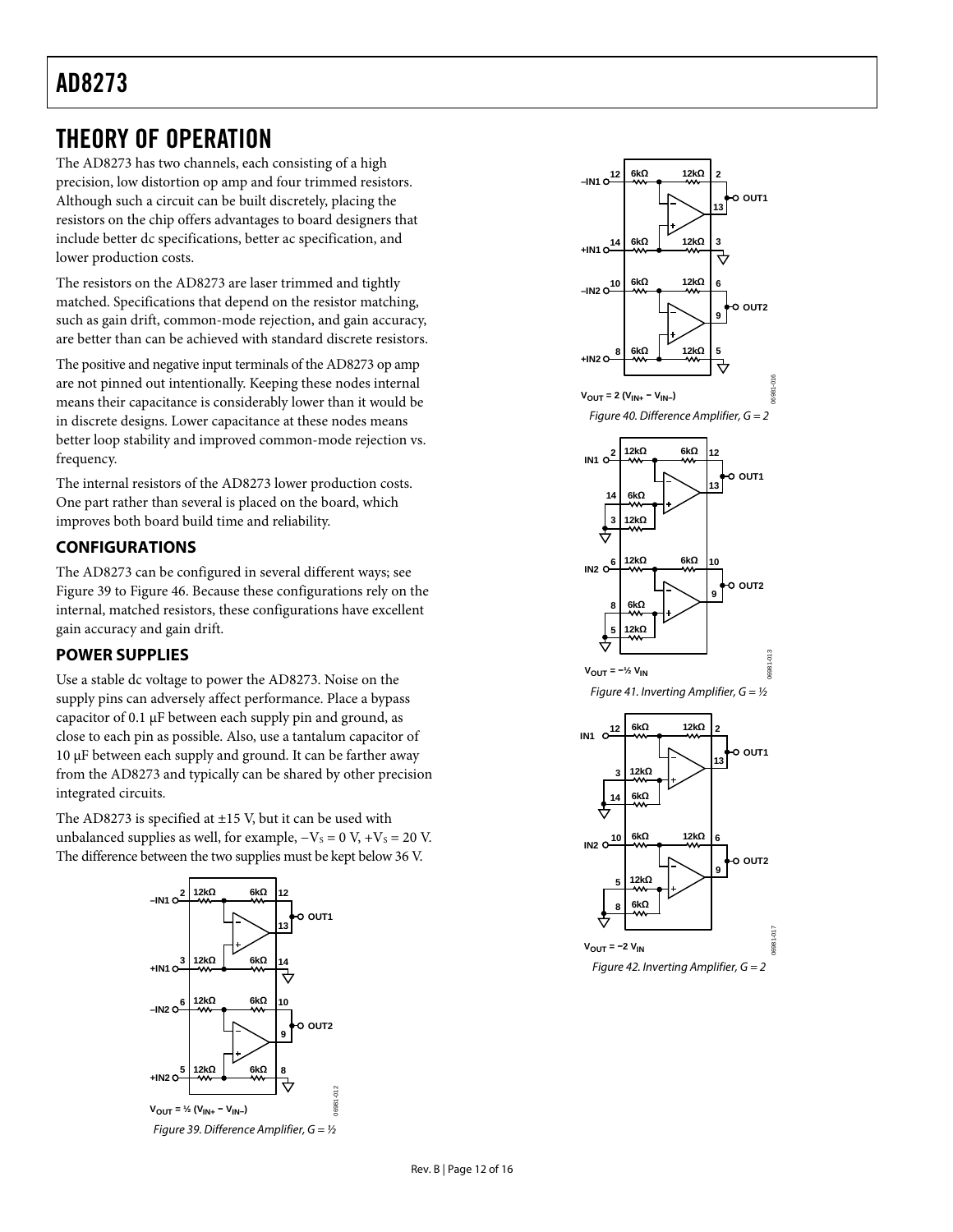





<span id="page-12-0"></span>Figure 44. Noninverting Amplifier,  $G = 2$ 





Figure 46. Noninverting Amplifier,  $G = 3$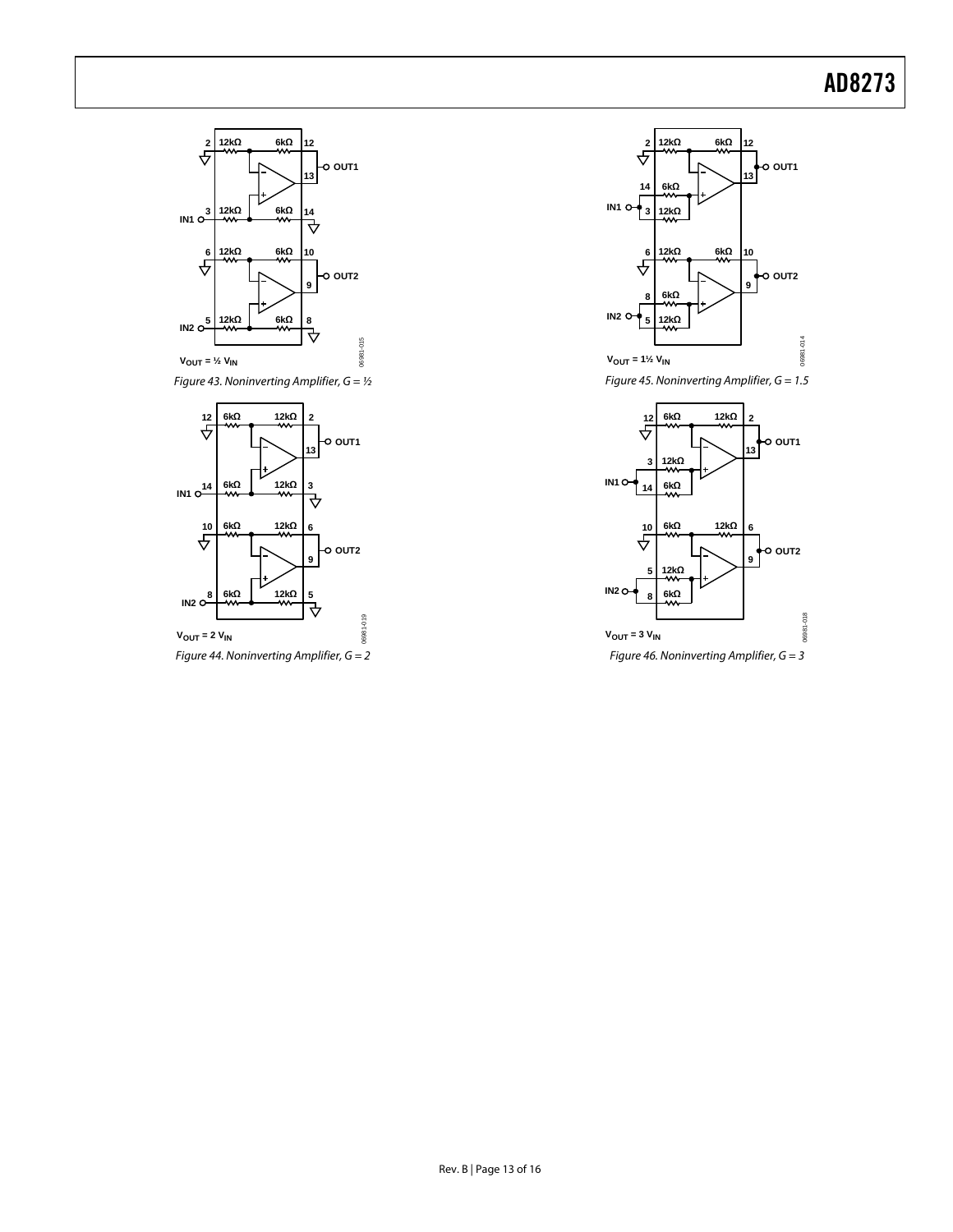### <span id="page-13-0"></span>OUTLINE DIMENSIONS



### **ORDERING GUIDE**

| $\mathbf{Model}^{\mathsf{T}}$ | <b>Temperature Range</b>           | <b>Package Description</b>        | <b>Package Option</b> |
|-------------------------------|------------------------------------|-----------------------------------|-----------------------|
| AD8273ARZ                     | –40°C to +85°C                     | 14-Lead SOIC N                    | $R-14$                |
| AD8273ARZ-R7                  | $-40^{\circ}$ C to $+85^{\circ}$ C | 14-Lead SOIC_N, 7" Tape and Reel  | $R-14$                |
| AD8273ARZ-RL                  | $-40^{\circ}$ C to $+85^{\circ}$ C | 14-Lead SOIC N, 13" Tape and Reel | $R-14$                |

 $1 Z =$  RoHS Compliant Part.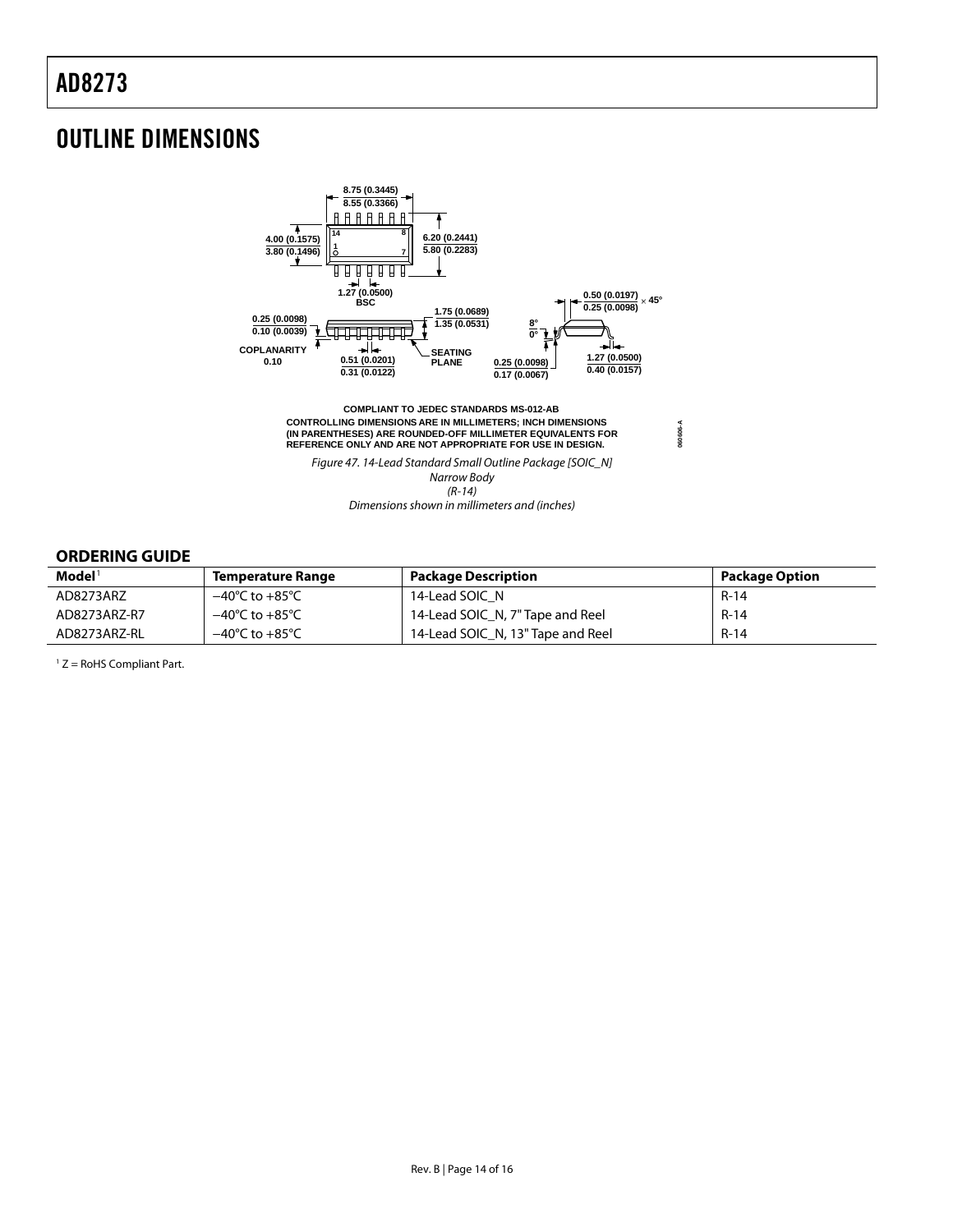## **NOTES**